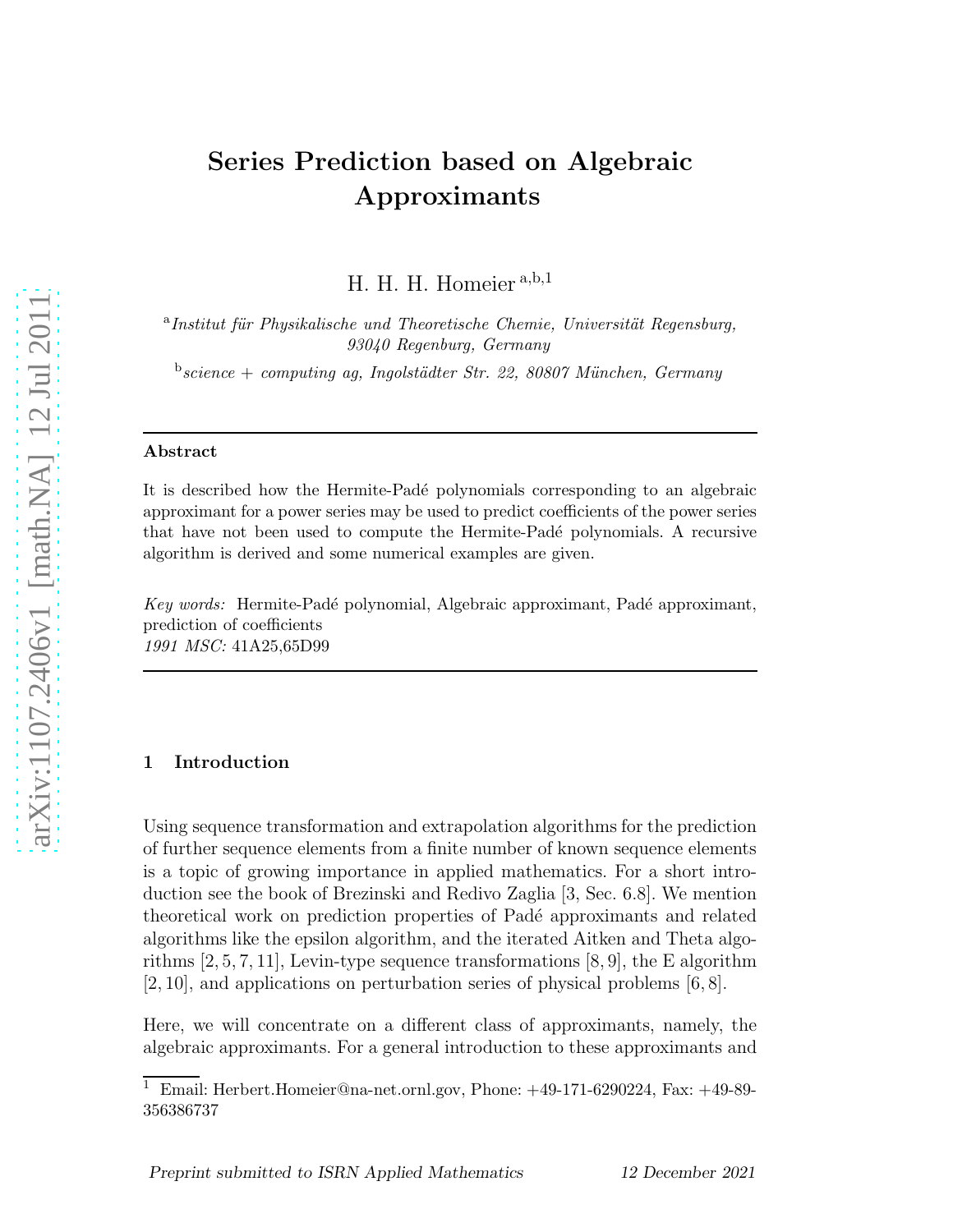the related Hermite-Padé polynomials see [1]. Programs for these approximants are available [4]. We summarize those properties that are important for the following.

Consider a function f of complex variable z with a known (formal) power series

$$
f(z) = \sum_{j=0}^{\infty} f_j z^j . \tag{1}
$$

The Hermite-Padé polynomials (HPPs) corresponding to a certain algebraic approximant are  $N+1$  polynomials  $P_n(z)$  with degree  $p_n = deg(P_n)$ ,  $n = 0..N$ such that the order condition

$$
\sum_{n=0}^{N} P_n(z) f(z)^n = O(z^M)
$$
\n(2)

holds for small z. Since one of the coefficients of the polynomials can be normalized to unity, the order condition  $(2)$  gives rise to a system of M linear equations for  $N + \sum_{n=0}^{N} p_n$  unknown polynomial coefficients. Thus, the coefficient of  $z^m$  of the Taylor expansion at  $z = 0$  of the left hand side of Eq. (2) must be zero for  $m = 0, \ldots, M-1$ . In order to have exactly as many equations as unknowns, we choose

$$
M = N + \sum_{n=0}^{N} p_n \tag{3}
$$

and assume that the linear system (2) has a solution. Then, the HPPs  $P_n(z)$ are uniquely defined upon specifying the normalization. The algebraic approximant under consideration then is that pointwise solution  $a(z)$  of the algebraic equation

$$
P_0(z) + \sum_{n=1}^{N} P_n(z)a(z)^n = 0
$$
\n(4)

for which the Taylor series of  $a(z)$  coincides with the given power series at least up to order  $z^{M-1}$ .

We note that for  $N = 1$ , the algebraic approximants are nothing but the well-known Padé approximants.

Although we assumed that the power series of  $f$  is known, quite often in practice, only a finite number of coefficients is really known. These coefficients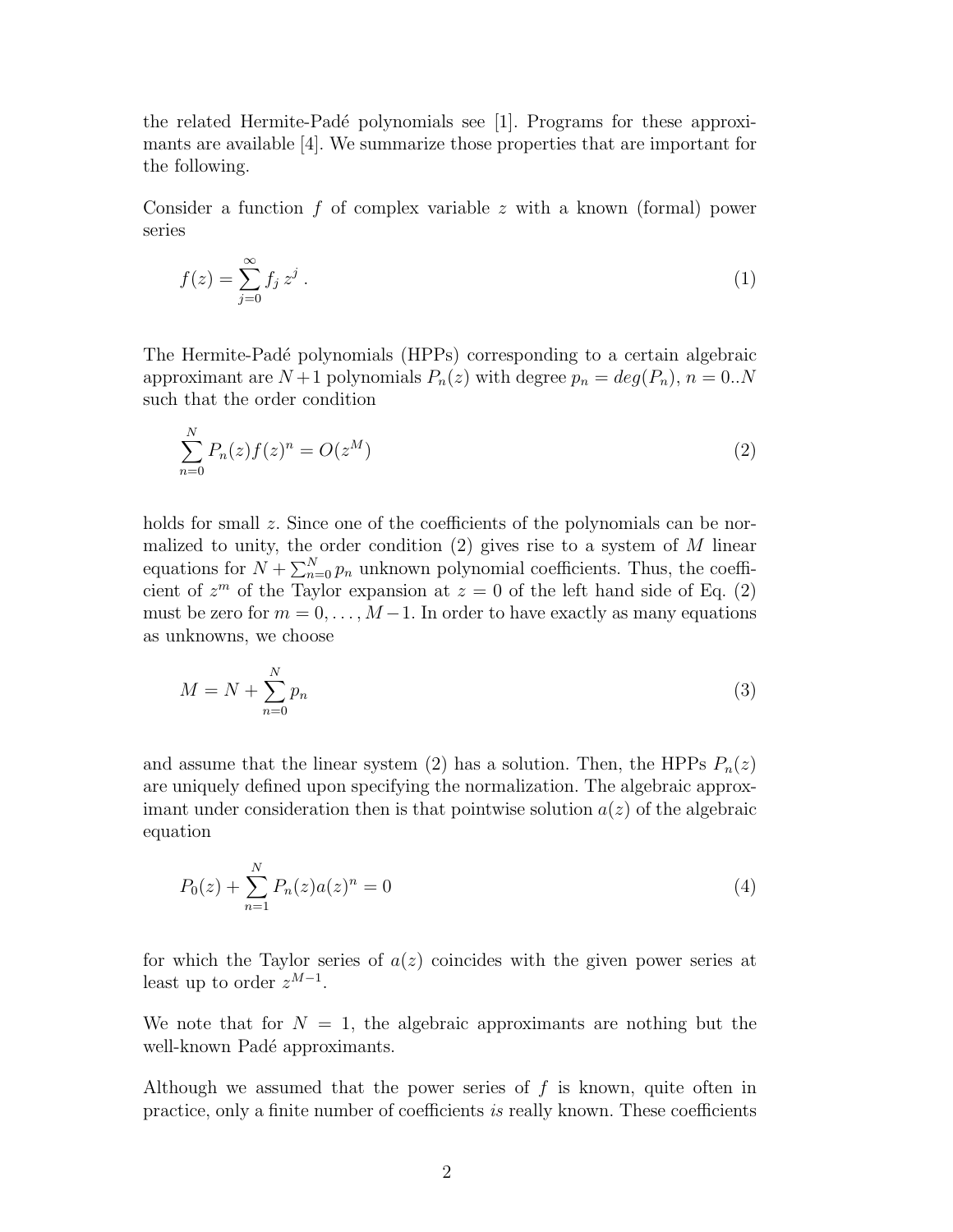then may be used to compute the Hermite-Padé polynomials and the algebraic approximant under consideration.

We note that the higher coefficients of the Taylor series of  $a(z)$  may be considered as predictions for the higher coefficients of the power series. The latter are also of interest in applications.

The question then arises how to compute the Taylor series of  $a(z)$ . If it is possible to solve the equation (4) explicitly, i.e. for  $N \leq 4$ , a computer algebra system may be used to do the job. But even then, a recursive algorithm for the computation of the coefficients of the Taylor series would be preferable in order to reduce computational efforts.

In the following section, such a recursive algorithm is obtained. In a further section, we will present numerical examples.

# 2 The recursive algorithm

We consider the HPPs

$$
P_n(z) = \sum_{j=0}^{p_n} p_{n,j} z^j
$$
\n(5)

as known. Putting

$$
a(z) = \sum_{k=0}^{\infty} a_k z^k
$$
 (6)

we obtain from Eq. (4)

$$
\sum_{j=0}^{p_0} p_{0,j} z^j + \sum_{n=1}^N \sum_{j=0}^{p_n} p_{n,j} z^j \sum_{k_1=0}^{\infty} \dots \sum_{k_n=0}^{\infty} z^{k_1 + \dots + k_n} \prod_{m=1}^n a_{k_m} = 0
$$
 (7)

whence, by equating the coefficient of  $z<sup>J</sup>$  to zero, we obtain an infinite set of equations. Due to Eq. (2), all the equations for  $J < M$  are satisfied exactly for  $a_j = f_j, j = 0, \ldots, M - 1$ .

As a first step, we compute  $a_M$ . We note that  $M > p_0$ . Hence, the coefficient of  $z^M$  does not involve any terms with  $p_{0,j}$ . For this coefficient  $R_M$ , we only need to consider terms in Eq. (7) such that  $M = j + k_1 + \ldots + k_n$  and we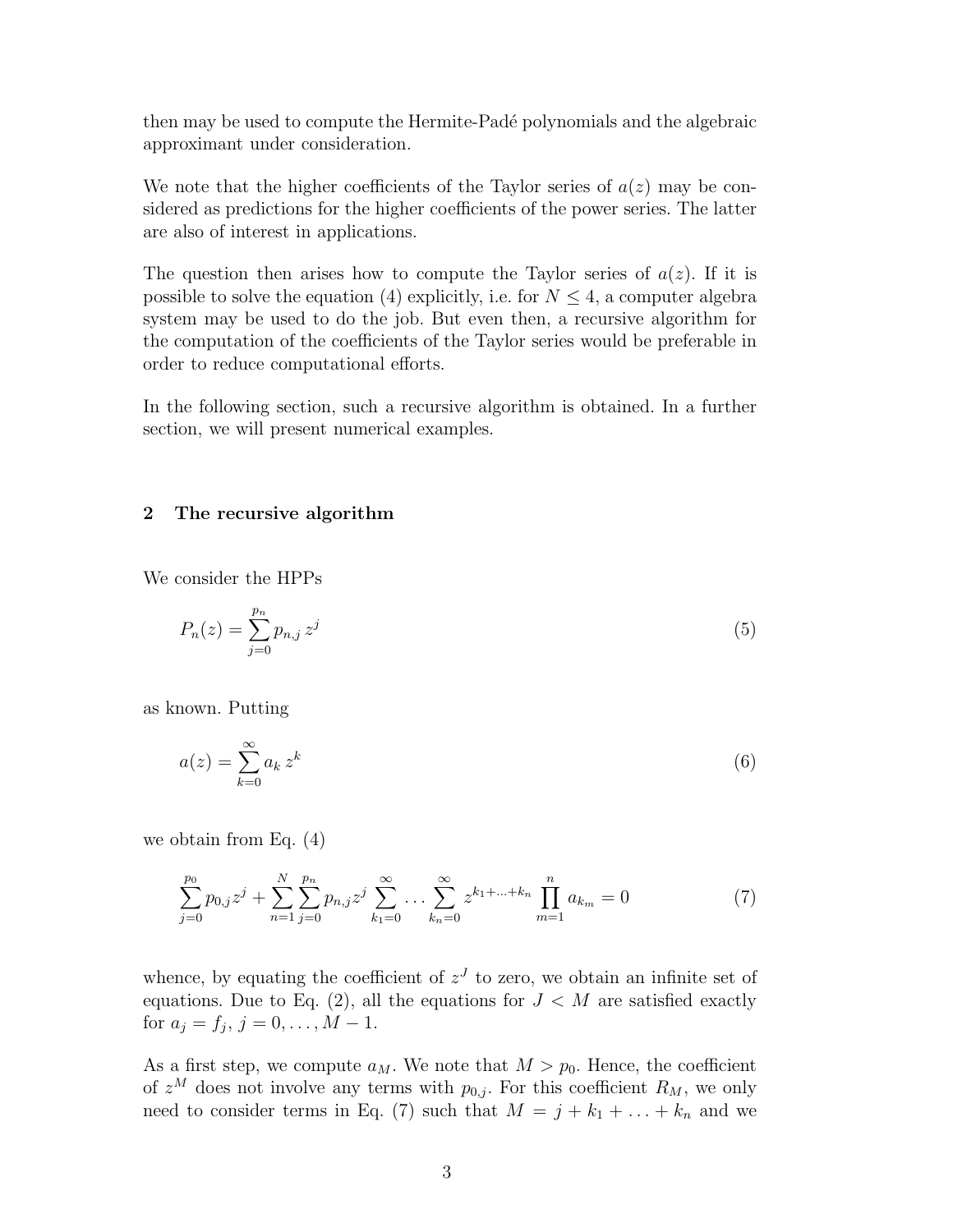obtain  $R_M = 0$  for

$$
R_M = \sum_{n=1}^{N} \sum_{j+k_1+\ldots+k_n=M} p_{n,j} \prod_{m=1}^{n} a_{k_m}
$$
 (8)

The only terms on the RHS involving  $a_M$  are obtained if exactly one of the  $k_m$  is equal to M, i.e., we have  $k_m = M$ ,  $j = 0$  and  $k_j = 0$  for  $j \neq m$ . Thus, we may rewrite all these terms as  $a_{M}C$  where

$$
C = \sum_{n=1}^{N} n p_{n,0} f_0^{n-1}
$$
\n(9)

and note that the rest  $D_M = R_M - a_M C$  is independent of  $a_M$ . Recalling  $R_M = 0$ , we obtain

$$
a_M = -D_M/C \tag{10}
$$

Proceeding analogously for  $J > M$ , only terms with  $J = j + k_1 + \ldots + k_n$  need to be considered. Hence,  $R_J = 0$  for

$$
R_J = \sum_{n=1}^{N} \sum_{j+k_1+\ldots+k_n=J} p_{n,j} \prod_{m=1}^{n} a_{k_m}
$$
 (11)

Now, the only terms on the RHS involving  $a_J$  are obtained if exactly one of the  $k_m$  is equal to J, i.e., we have  $k_m = J$ ,  $j = 0$  and  $k_j = 0$  for  $j \neq m$ . Thus, we may rewrite all these terms as  $a_J C$  where C is defined above. Proceeding as before, we put  $D_J = R_J - a_J C$  and obtain

$$
a_J = -D_J/C \tag{12}
$$

An equivalent form of the recursive algorithm is obtained in the following way:

Consider for known  $P_n$  and  $a_0, \ldots, a_{J-1}$  the expression

$$
U_J = \frac{d^J}{J!dz^J} \bigg|_{z=0} \sum_{n=1}^N P_n(z) \left( \sum_{j=0}^J a_j z^j \right)^n \tag{13}
$$

It is easy to see, that this expression is exactly equal to  $R_J$ , and hence, is linear in the unknown  $a_J$ . Thus, we may compute the quantities  $D_J$  by substituting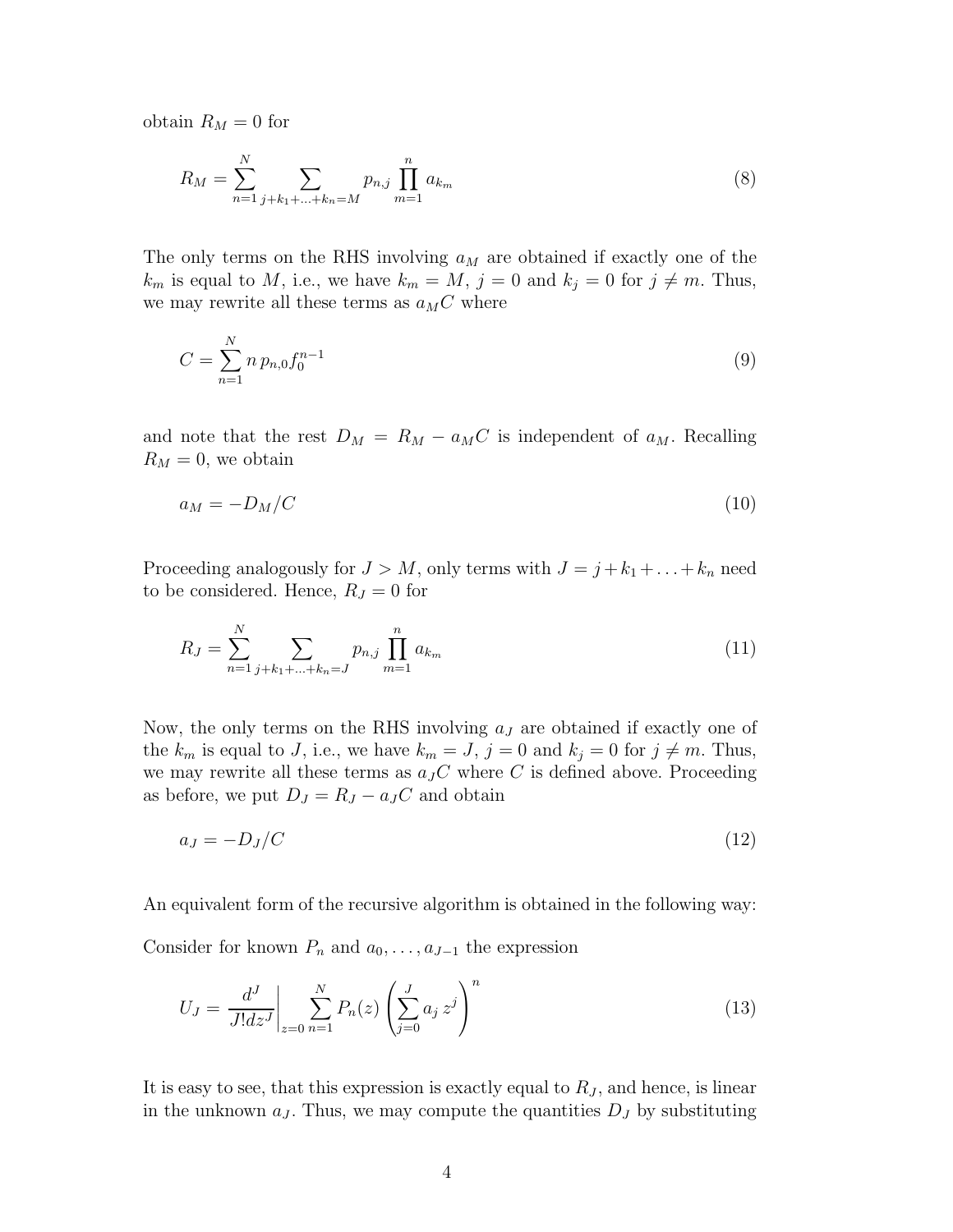$a_J = 0$  into  $U_J$ , which entails

$$
D_J = \frac{d^J}{J!dz^J} \bigg|_{z=0} \sum_{n=1}^N P_n(z) \left( \sum_{j=0}^{J-1} a_j z^j \right)^n \tag{14}
$$

Thus, starting from  $J = M$ , one may compute all the  $a_J$  consecutively by repeated use of Eqs.  $(9)$ ,  $(14)$ , and  $(12)$ .

This concludes the derivation of the recursive algorithm.

### 3 Modes of application

Basically, there are two modes of application.

a) one computes a sequence of HPPs and for the resulting algebraic approximants, one predicts a fixed number of sofar unused coefficients, e.g., only one new coefficient. This mode is mainly for tests.

b) one computes from all available coefficients certain HPPs. For the best HPPs one computes a larger number of predictions for sofar unused coefficients.

In the following examples, we concentrate on mode b). Here, it is to be expected that the computed values have the larger errors the higher coefficients are predicted.

#### 4 Examples

The examples serve to introduce to the approach. All numerical calculations in this section were done using Maple (Digits=16).

#### Example 1

As a first example, we consider  $N = 2$ ,  $p_0 = p_1 = p_2 = 1$  and, hence,  $M = 5$ . Since  $N = 2$ , we are dealing with a quadratic algebraic approximant. Then, the recursive algorithm is started by  $a_j = f_j$ ,  $j = 0, \ldots, 4$ . For  $a_5$ , we obtain

$$
a_5 = -\frac{p_{1,1}f_4 + p_{2,1}(2f_0f_4 + 2f_1f_3 + f_2^2) + p_{2,0}(2f_1f_4 + 2f_2f_3)}{p_{1,0} + 2p_{2,0}f_0}
$$
(15)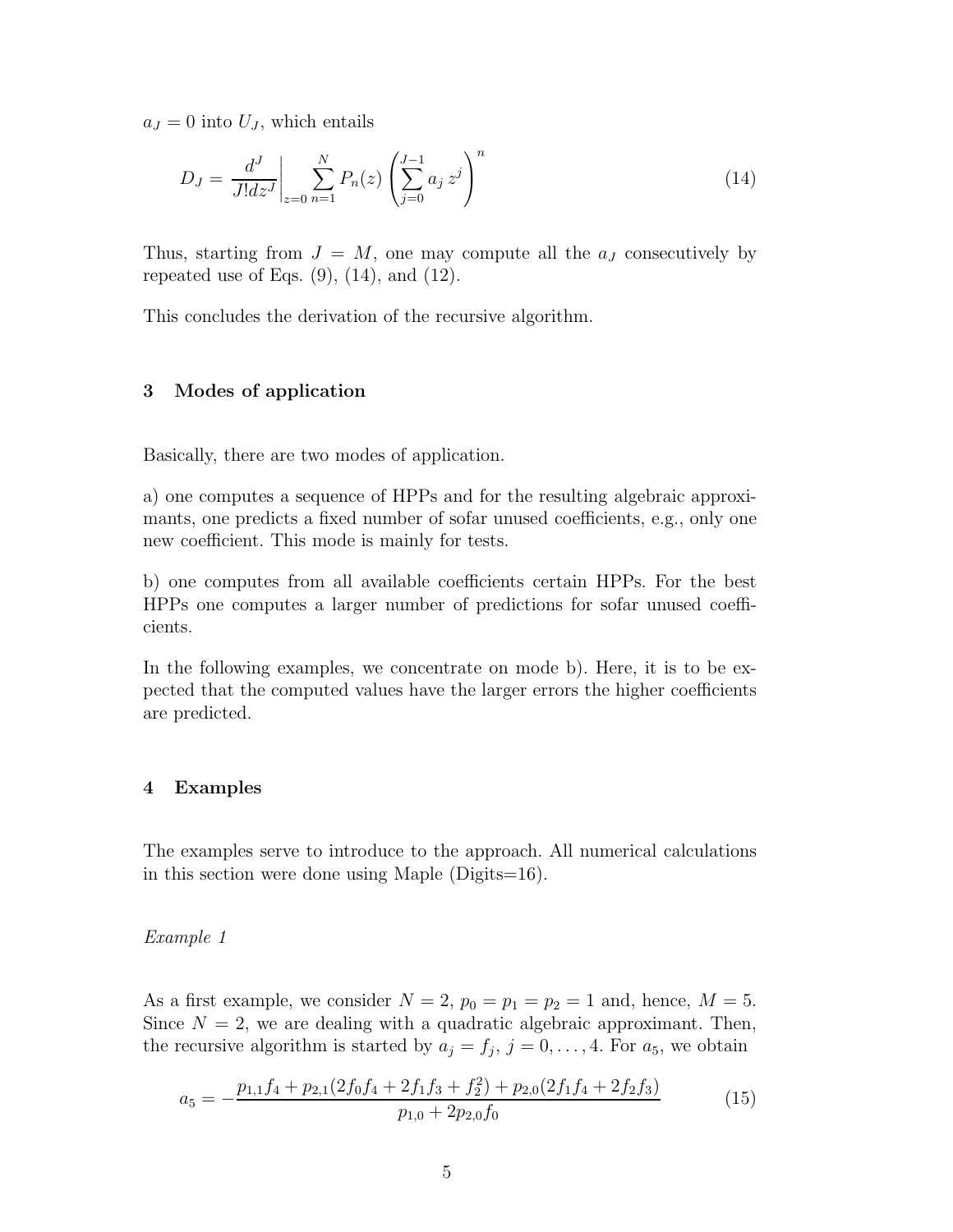and for  $J > 5$ , we obtain

$$
a_{J} = -\frac{p_{1,1}a_{J-1} + p_{2,1} \sum_{k=0}^{J-1} a_{J-k-1}a_k + p_{2,0} \sum_{k=1}^{J-1} a_k a_{J-k}}{p_{1,0} + 2p_{2,0}f_0}
$$
(16)

For

$$
f(z) = (2 - 3z)^{1/2} + 1/(5 - z)
$$
\n(17)

the HPPs are determined to be

$$
P_0(z) = 1. -1.544503593423590 z \tag{18}
$$

$$
P_1(z) = .1947992842134984 + .06783822675080703 z \tag{19}
$$

$$
P_2(z) = -.5044536972622500 - .01090573365920830 z \tag{20}
$$

The results for the predicted coefficients given in Table 1.

Table 1

The case of  $N = 2$ ,  $p_0 = p_1 = p_2 = 1$  for Eq. (17). Displayed are the coefficients of the Taylor series, the predicted coefficients and absolute and relative errors of the predicted coefficients.

| $\boldsymbol{\eta}$ | $f_i$           |      | $a_i$ $ f_i - a_i $ rel. error $(\%)$ |
|---------------------|-----------------|------|---------------------------------------|
|                     | $5 - 294 - 294$ | .001 | .18                                   |
|                     | $6 - 330 - 332$ | .001 | .38                                   |
|                     | 7 - 389 - 392   | .002 | .58                                   |
|                     | $8 - 475 - 478$ | .004 | .76                                   |
|                     | $9 - 593 - 599$ | .006 | .93                                   |
| 10                  | -.756 -.765     | .008 | 1.10                                  |

# Example 2

As a second example, we consider again  $N = 2$ ,  $p_0 = p_1 = p_2 = 1$ , and  $M = 5$ , but now the function

$$
f(z) = 17(1 - 2z)^{-1/3} + z/(2 - z)
$$
\n(21)

with the HPPs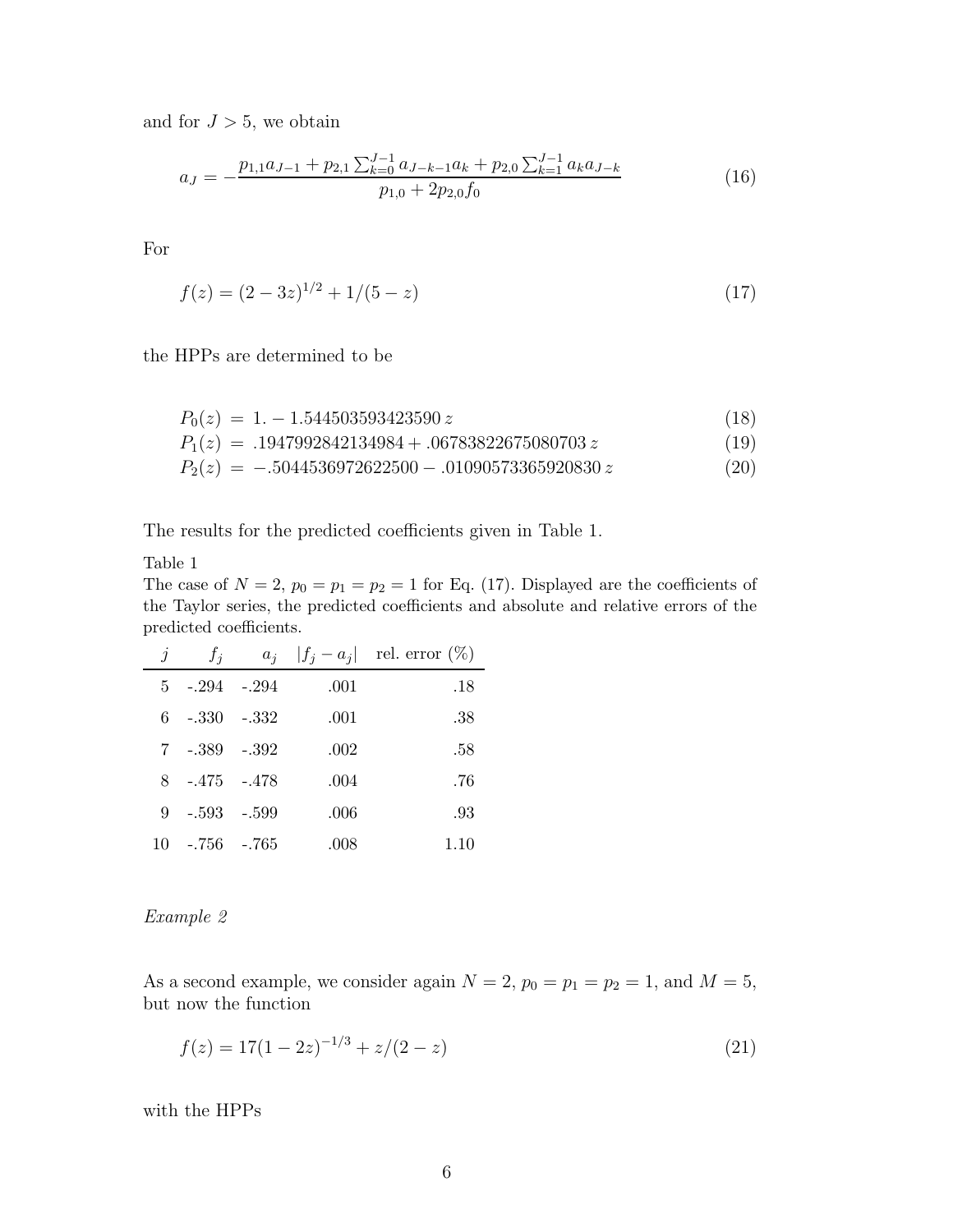$$
P_0(z) = -49.52369318166839 - 6.946105600281359 z
$$
\n
$$
P_1(z) = 1. + 1.695055482965655 z
$$
\n(23)

$$
P_2(z) = .1125387307324166 - .2732915349762758 z \tag{24}
$$

The results for the predicted coefficients given in Table 2.

# Table 2

The case of  $N = 2$ ,  $p_0 = p_1 = p_2 = 1$  for Eq. (21). Displayed are the coefficients of the Taylor series, the predicted coeffizients and absolute and relative errors of the predicted coefficients.

| $\jmath$ | $f_i$    | $a_i$    |         | $ f_i - a_i $ rel. error $(\%)$ |
|----------|----------|----------|---------|---------------------------------|
| 5        | 67.938   | 68.212   | .274    | .40                             |
| 6        | 120.739  | 122.291  | 1.552   | 1.29                            |
|          | 218.459  | 224.194  | 5.735   | 2.62                            |
| 8        | 400.498  | 418.053  | 17.555  | 4.38                            |
| 9        | 741.657  | 790.063  | 48.406  | 6.53                            |
| 10       | 1384.425 | 1509.437 | 125.012 | 9.03                            |

## Example 3

As a final example, we consider the case  $N = p_0 = p_1 = p_2 = 2$ , whence  $M=8,$  and the function

$$
f(z) = \exp(z) (2 - 3 z)^{-1/3} + 1/(5 - z)
$$
\n(25)

The corresponding HPPs are

$$
P_0(z) = 1. -1.027576803009053 z + .02070967420422950 z^2
$$
\n
$$
P_1(z) = 2.617867885747464 - .6563757889994458 z
$$
\n
$$
-3.118191126500581 z^2
$$
\n(27)

$$
P_2(z) = -3.647182626894738 + 7.471780741166546 z -3.356878399103086 z2
$$
 (28)

The results for the predicted coefficients are displayed in Table 3.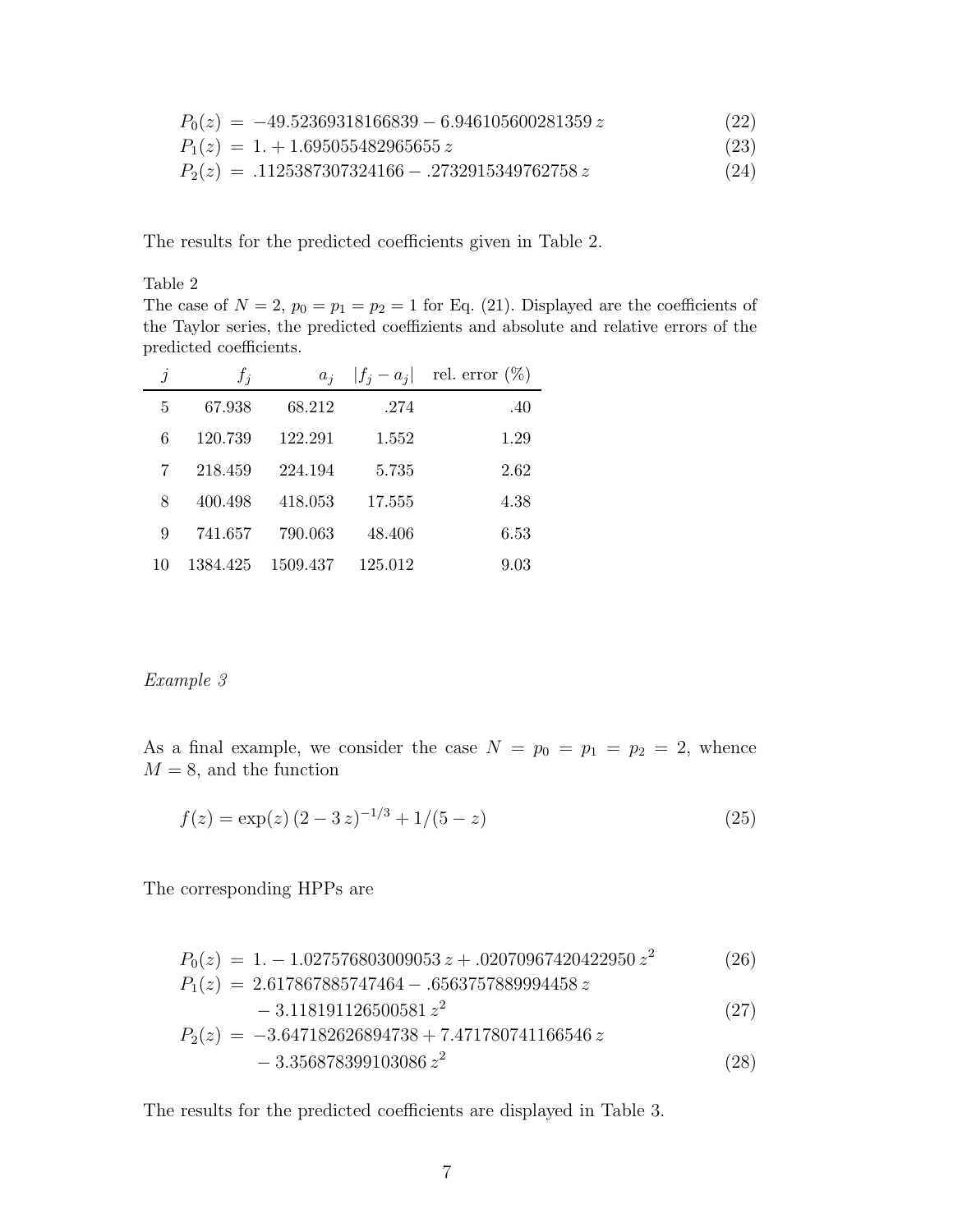Table 3

The case of  $N = 2$ ,  $p_0 = p_1 = p_2 = 2$  for Eq. (25). Displayed are the coefficients of the Taylor series, the predicted coeffizients and absolute and relative errors of the predicted coefficients.

| $\jmath$ | $f_j$     | $a_i$     |          | $ f_i - a_i $ rel. error $(\%)$ |
|----------|-----------|-----------|----------|---------------------------------|
| 8        | 3.888956  | 3.878509  | .010447  | .27                             |
| 9        | 5.356681  | 5.301047  | .055634  | 1.04                            |
| 10       | 7.451679  | 7.275227  | .176452  | 2.37                            |
| 11       | 10.447061 | 10.006950 | .440111  | 4.21                            |
| 12       | 14.739132 | 13.781978 | .957155  | 6.49                            |
| 13       | 20.903268 | 18.995972 | 1.907297 | 9.12                            |

#### 5 Conclusions

It is seen that even rather low-order algebraic approximants, or HPPs, respectively, can lead to quite accurate predictions of the unknown coefficients of the power series, especially for  $f_M$ , and the next few coefficients.

#### References

- [1] G. A. Baker, Jr. and P. Graves-Morris. *Pad´e approximants*. Cambridge U.P., Cambridge (GB), second edition, 1996.
- [2] C. Brezinski. Prediction properties of some extrapolation methods. *Appl. Numer. Math.*, 1:457 – 462, 1985.
- [3] C. Brezinski and M. Redivo Zaglia. *Extrapolation methods. Theory and practice*. North-Holland, Amsterdam, 1991.
- [4] T. M. Feil and H. H. H. Homeier. Programs for the approximation of real and imaginary single- and multi-valued functions by means of Hermite-Padéapproximants. *Comput. Phys. Commun.*, 158:124–135, 2004. Computer Physics Communications Program Library, Catalogue number: ADSO.
- [5] J. Gilewicz. Numerical detection of the best Padé approximant and determination of the Fourier coefficients of insufficiently sampled functions. In P. R. Graves-Morris, editor, *Pad´e Approximants and their Applications*, pages 99–103. Academic Press, New York, 1973.
- [6] U. D. Jentschura, J. Becher, E. J. Weniger, and G. Soff. Resummation of QED perturbation series by sequence transformations and the prediction of perturbative coefficients. *Phys. Rev. Lett.*, 85:2446–2449, 2000.